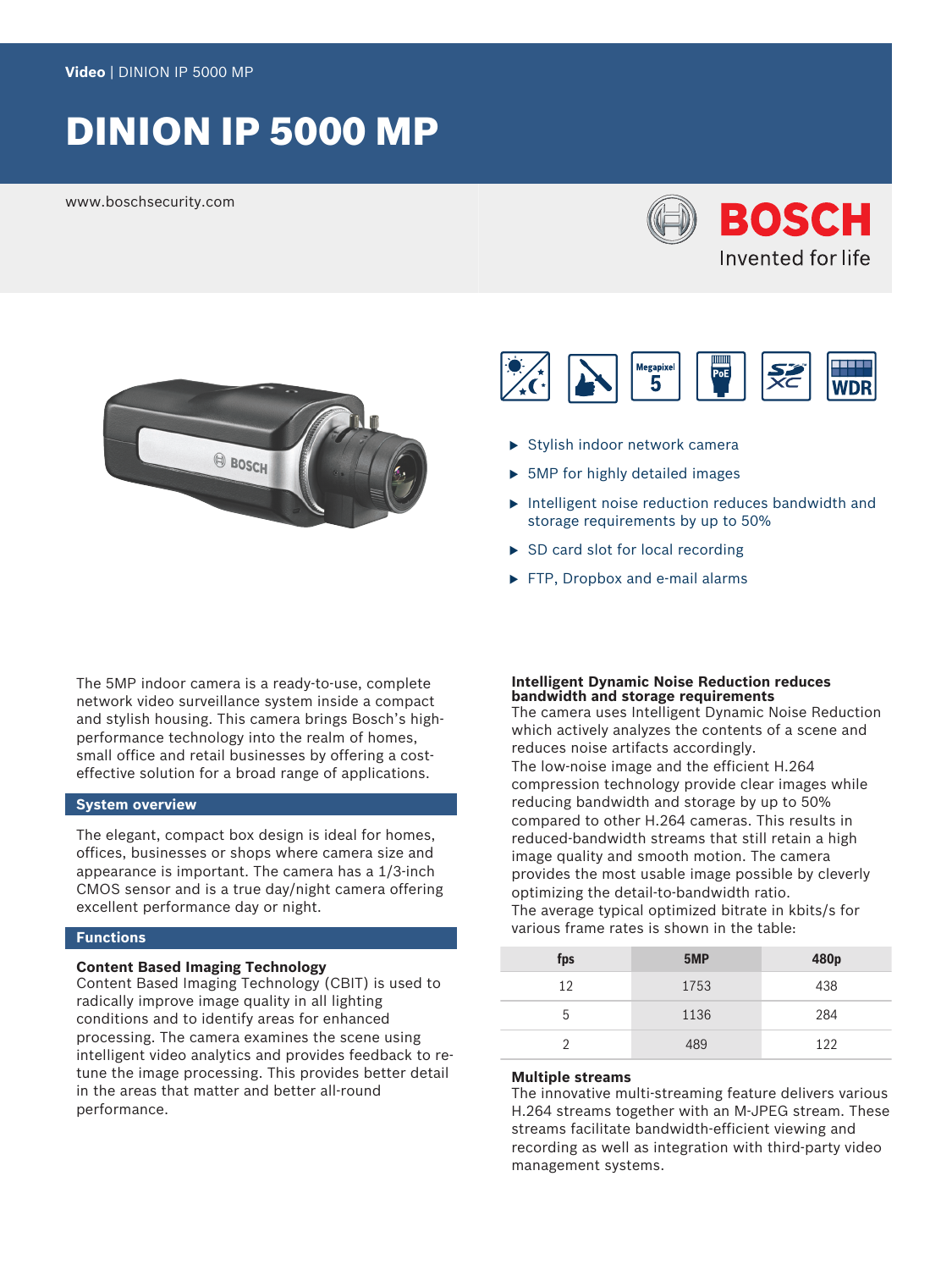Depending on the resolution and frame rate selected for the first stream, the second stream provides a copy of the first stream or a lower resolution stream. The third stream uses the I-frames of the first stream for recording; the fourth stream shows a JPEG image at a maximum of 10 Mbit/s.

## **Simultaneous analog and IP video outputs**

A surge-protected analog video output ensures that high resolution IP video streaming and an analog video output are available simultaneously. This means, for example, that a confrontation monitor can easily be connected directly to the camera while still maintaining full IP functionality.

### **Regions of interest and E-PTZ**

Regions of Interest (ROI) can be user defined. The remote E-PTZ (Electronic Pan, Tilt and Zoom) controls allow you to select specific areas of the parent image. These regions produce separate streams for remote viewing and recording. These streams, together with the main stream, allow the operator to separately monitor the most interesting part of a scene while still retaining situational awareness.

## **Built-in microphone, two-way audio and audio alarm**

The camera has a built-in microphone to allow operators to listen in on the monitored area. Two-way audio allows the operator to communicate with visitors or intruders via an external audio line input and output. Audio detection can be used to generate an alarm if needed.

# **Tamper and motion detection**

A wide range of configuration options is available for alarms signaling camera tampering. A built-in algorithm for detecting movement in the video can also be used for alarm signaling.

## **Edge recording**

The SD card slot supports up to 2 TB of storage capacity. An SD card can be used for local alarm recording. Pre-alarm recording in RAM reduces recording bandwidth on the network, or  $-$  if SD card recording is used — extends the effective life of the storage medium.

# **Storage management**

Recording management can be controlled by the Bosch Video Recording Manager (VRM) or the camera can use iSCSI targets directly without any recording software.

# **Cloud-based services**

The camera supports time-based or alarm-based JPEG posting to four different accounts. These accounts can address FTP servers or cloud-based storage facilities (for example, Dropbox). Video clips or JPEG images can also be exported to these accounts. Alarms can be set up to trigger an e-mail or SMS

notification so you are always aware of abnormal events.

# **Easy installation**

Power for the camera can be supplied via a Powerover-Ethernet compliant network cable connection. With this configuration, only a single cable connection is required to view, power, and control the camera. Using PoE makes installation easier and more costeffective, as cameras do not require a local power source.

The camera can also be supplied with power from +12 VDC power supplies. To increase system reliability, the camera can be simultaneously connected to both PoE and +12 VDC supplies. Additionally, uninterruptible power supplies (UPS) can be used to ensure continuous operation, even during a power failure.

For trouble-free network cabling, the camera supports Auto-MDIX which allows the use of straight or crossover cables.

#### **Simple set-up**

The camera has a very intuitive user interface that allows fast and easy configuration. Configurable scene modes are provided with the best settings for a variety of applications.

- Indoor general day-to-night changes in an indoor environment without sun highlights or street lighting effects.
- Outdoor general day-to-night changes in an outdoor environment with sun highlights and street lighting effects.
- Traffic for monitoring traffic movement on roads or parking lots. It can also be used in industrial applications where fast moving objects are to be monitored. Motion artifacts are minimized.
- **Night-optimized** optimized for details in low light environments.
- BLC optimized for scenes with people moving in front of a bright background.
- Vibrant enhanced contrast, sharpness and saturation.

#### **True day/night switching**

The camera incorporates mechanical filter technology for vivid daytime color and exceptional night-time imaging while maintaining sharp focus under all lighting conditions.

#### **Access security**

Password protection with three levels and 802.1x authentication is supported. To secure Web browser access, use HTTPS with a SSL certificate stored in the camera.

# **Complete viewing software**

There are many ways to access the camera's features: using a web browser, with the Bosch Video Management System, with the free-of-charge Bosch Video Client, with the video security mobile app, or via third-party software.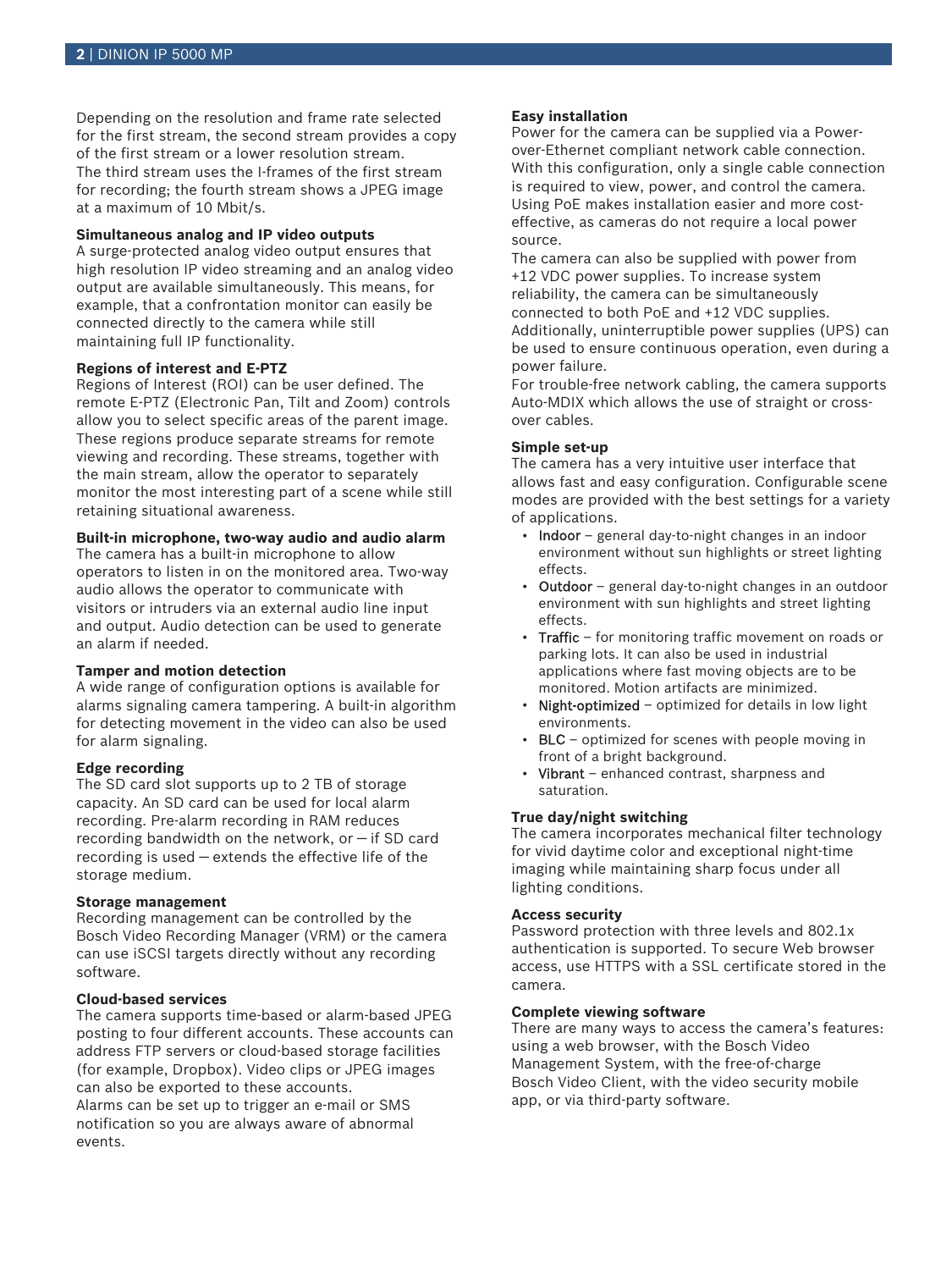# **System integration**

The camera conforms to the ONVIF Profile S, ONVIF Profile Q and ONVIF Profile G specifications. Compliance with these standards guarantees interoperability between network video products regardless of manufacturer.

Third-party integrators can easily access the internal feature set of the camera for integration into large projects. Visit the Bosch Integration Partner Program (IPP) website (ipp.boschsecurity.com) for more information.

# **Certifications and approvals**

Canada CSA

| <b>Standards</b>            |                |                                            |
|-----------------------------|----------------|--------------------------------------------|
|                             |                | EN 60950-1                                 |
|                             |                | UL 60950-1                                 |
|                             |                | CAN/CSA-C22.2 NO. 60950-1-07               |
|                             |                | EN 50130-4                                 |
|                             |                | EN 50130-5 Class II                        |
|                             |                | FCC Part15 Subpart B, Class B              |
|                             |                | EMC directive 2004/108/EC                  |
|                             |                | EN 55022 class B                           |
|                             |                | EN 55024                                   |
|                             |                | C-tick AS/NZS CISPR 22 (equal to CISPR 22) |
|                             |                | ICES-003 Class B                           |
|                             |                | VCCI J55022 V2/V3                          |
|                             |                | EN 50121-4                                 |
| <b>ONVIF</b><br>conformance |                | EN 50132-5-2; IEC 62676-2-3                |
| Product<br>certifications   |                | CE, FCC, UL, cUL, C-tick, CB, VCCI         |
| <b>Region</b>               |                | <b>Certification</b>                       |
| Europe                      | $C_{\text{F}}$ |                                            |
| <b>USA</b>                  | UL             |                                            |
|                             |                | <b>FCC</b>                                 |

# **Installation/configuration notes**

#### **Dimensions**







# **Technical specifications**

| 12 VDC<br>Power-over-Ethernet 48 VDC nominal          |
|-------------------------------------------------------|
| 300 mA (12 VDC)<br>75 mA (PoE 48 VDC)                 |
| 3.6W                                                  |
| IEEE 802.3af (802.3at Type 1)<br>Power level: Class 1 |
|                                                       |
| 1/3-inch CMOS                                         |
| 2592 x 1944                                           |
|                                                       |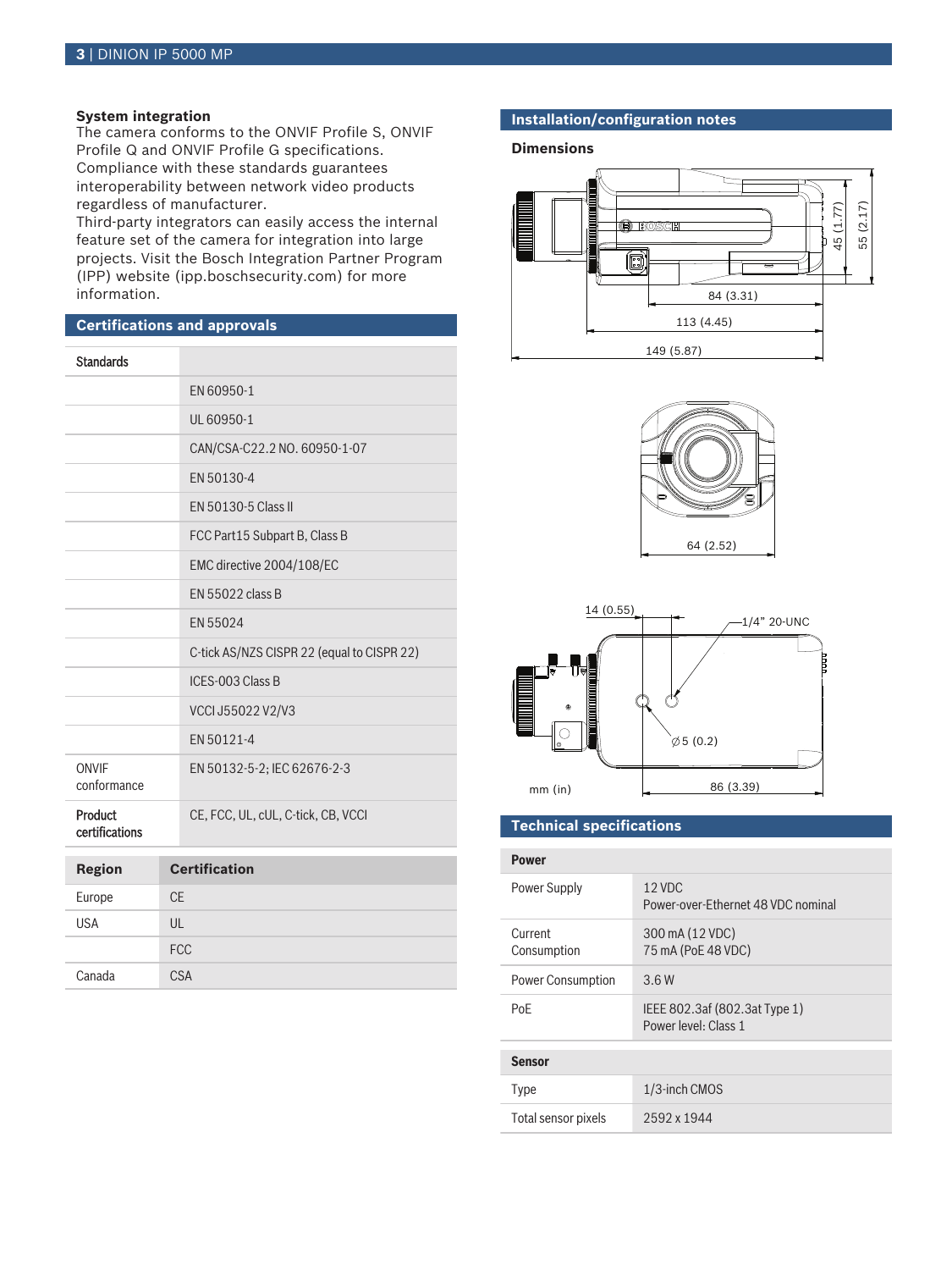# **Video performance**

|                                  | Sensitivity - (3200K, reflectivity 89%, F1.4, 30IRE)                                          |
|----------------------------------|-----------------------------------------------------------------------------------------------|
| Color<br>$\bullet$               | $0.35$ $\mathsf{k}$                                                                           |
| Mono                             | $0.05$ lx                                                                                     |
| Dynamic range                    | 81 dB Wide Dynamic Range (WDR)                                                                |
| <b>Video streaming</b>           |                                                                                               |
| Video compression                | H.264 (MP): M-JPEG                                                                            |
| <b>Streaming</b>                 | Multiple configurable streams in H.264 and M-<br>JPEG, configurable frame rate and bandwidth. |
| Overall IP Delay                 | Min. 300 ms, Max. 850 ms                                                                      |
| <b>GOP structure</b>             | IP                                                                                            |
| Encoding interval                | 1 to 12 fps                                                                                   |
| <b>Video resolution</b>          |                                                                                               |
| 5MP (4:3)                        | 2592 x 1944                                                                                   |
| 1.5MP(4:3)                       | 1440 x 1080                                                                                   |
| 0.8MP(4:3)                       | 1024 x 768                                                                                    |
| VGA                              | 640 x 480                                                                                     |
| QVGA                             | 320 x 240                                                                                     |
|                                  |                                                                                               |
| <b>Video functions</b>           |                                                                                               |
| Day/Night                        | Color, Monochrome, Auto                                                                       |
| Adjustable picture<br>settings   | <b>Contrast, Saturation, Brightness</b>                                                       |
| <b>White Balance</b>             | 3 automatic modes, manual mode and<br>measure                                                 |
| Shutter                          | Automatic Electronic Shutter;<br>Fixed shutter selectable:<br>Default shutter                 |
| <b>Backlight</b><br>compensation | On/off                                                                                        |
| Noise reduction                  | Intelligent Dynamic Noise Reduction with<br>separate temporal and spatial adjustments         |
| Contrast<br>enhancement          | On/off                                                                                        |
| Sharpness                        | Sharpness enhancement level selectable                                                        |
| <b>Privacy Masking</b>           | Four independent areas, fully programmable                                                    |
| <b>Video Analysis</b>            | MOTION+                                                                                       |

| <b>Audio streaming</b>                   |                                                                                                                     |
|------------------------------------------|---------------------------------------------------------------------------------------------------------------------|
| <b>Audio Streaming</b>                   | Full duplex / half duplex                                                                                           |
| Signal-to-noise ratio                    | $> 50$ dB                                                                                                           |
| Audio compression                        | AAC-LC, G.711, L16 (live and recording)                                                                             |
| <b>Optical</b>                           |                                                                                                                     |
| Lens mount                               | CS mount (C-mount with adapter ring)                                                                                |
| Lens connector                           | Standard 4-pin DC-iris connector                                                                                    |
| Focus control                            | Manual adjustment                                                                                                   |
| Iris control                             | Automatic iris control                                                                                              |
| Lens type (V3<br>version)                | Varifocal 3.3 to 12 mm, DC Iris F1.4 - 360, IR<br>corrected                                                         |
| Viewing angle (wide<br>$3.3$ mm $)$      | 82° x 60° (H x V)                                                                                                   |
| Viewing angle (tele<br>$12 \text{ mm}$ ) | 25° x 19° (H x V)                                                                                                   |
| Input/output                             |                                                                                                                     |
| Analog Video out                         | CVBS, 1 Vpp, 2.5 mm jack, 75 Ohm<br>Selectable standard                                                             |
| Audio                                    | Built-in microphone, 1 x mono line in, 1 x<br>mono line out                                                         |
| connectors<br>٠                          | 3.5 mm mono jack                                                                                                    |
| signal line in<br>٠                      | 0.707 Vrms, 20 kOhm typical                                                                                         |
| signal line out<br>٠                     | 0.707 Vrms, 10 kOhm typical,                                                                                        |
| Alarm input                              | 1 input                                                                                                             |
| activation<br>$\bullet$                  | Short to activate                                                                                                   |
| Alarm output                             | 1 output                                                                                                            |
| voltage                                  | 24 VAC or +30 VDC max.<br>Load current 1 A max.                                                                     |
| <b>Local storage</b>                     |                                                                                                                     |
| <b>Internal RAM</b>                      | 10 s pre-alarm recording                                                                                            |
| Memory card slot                         | Supports up to 32 GB SDHC / 2 TB SDXC<br>card. (An SD card of Class 6 or higher is<br>recommended for HD recording) |
| Recording                                | Continuous recording, ring recording. alarm/<br>events/schedule recording                                           |
|                                          |                                                                                                                     |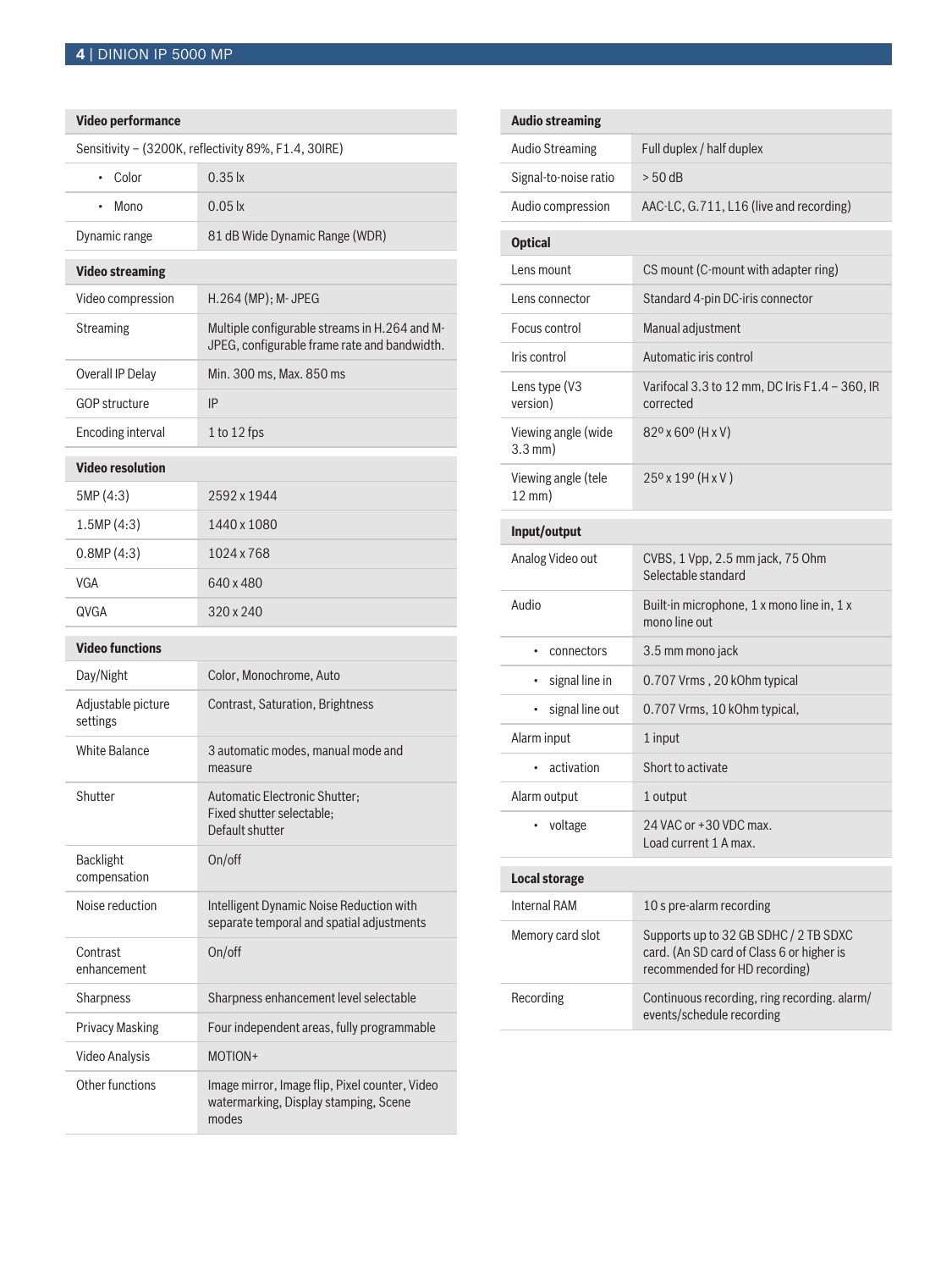| <b>Network</b>                               |                                                                                                                                                                                                                                                                                                                                                              |
|----------------------------------------------|--------------------------------------------------------------------------------------------------------------------------------------------------------------------------------------------------------------------------------------------------------------------------------------------------------------------------------------------------------------|
| Protocols                                    | IPv4, IPv6, UDP, TCP, HTTP, HTTPS, RTP/<br>RTCP, IGMP V2/V3, ICMP, ICMPv6, RTSP,<br>FTP, Telnet, ARP, DHCP, APIPA (Auto-IP, link<br>local address), NTP (SNTP), SNMP (V1, MIB-<br>II), 802.1x, DNS, DNSv6, DDNS<br>(DynDNS.org, selfHOST.de, no-ip.com),<br>SMTP, iSCSI, UPnP (SSDP), DiffServ (QoS),<br>LLDP, SOAP, Dropbox, CHAP, digest<br>authentication |
| Encryption                                   | TLS 1.2, SSL, DES, 3DES                                                                                                                                                                                                                                                                                                                                      |
| Ethernet                                     | 10/100 Base-T, auto-sensing, half/full duplex                                                                                                                                                                                                                                                                                                                |
| Connectivity                                 | Auto-MDIX                                                                                                                                                                                                                                                                                                                                                    |
| Interoperability                             | ONVIF Profile S; ONVIF Profile G; ONVIF<br>Profile Q<br>GB/T 28181                                                                                                                                                                                                                                                                                           |
| <b>Software</b>                              |                                                                                                                                                                                                                                                                                                                                                              |
| Unit Configuration                           | Via web browser or Configuration Manager                                                                                                                                                                                                                                                                                                                     |
| Firmware update                              | Remotely programmable                                                                                                                                                                                                                                                                                                                                        |
| Software viewer                              | Web browser, Bosch Video Client, or third<br>party software                                                                                                                                                                                                                                                                                                  |
| <b>Mechanical</b>                            |                                                                                                                                                                                                                                                                                                                                                              |
| Dimensions<br>$(H \times W \times D)$        |                                                                                                                                                                                                                                                                                                                                                              |
|                                              | 55 x 64 x 113 mm (2.17 x 2.52 x 4.45 in)<br>without lens                                                                                                                                                                                                                                                                                                     |
| <b>Dimensions</b><br>$(H \times W \times D)$ | 55 x 64 x 149 mm (2.17 x 2.52 x 5.87 in)<br>with lens                                                                                                                                                                                                                                                                                                        |
| Weight                                       | 550 g (1.21 lb) without lens<br>590 g (1.30 lb) with lens                                                                                                                                                                                                                                                                                                    |
| Color                                        | <b>RAL 9017 Traffic black</b>                                                                                                                                                                                                                                                                                                                                |
| <b>Tripod Mount</b>                          | Bottom and top 1/4-inch 20 UNC                                                                                                                                                                                                                                                                                                                               |
| Environmental                                |                                                                                                                                                                                                                                                                                                                                                              |
| Operating<br>Temperature                     | -30 °C to +50 °C (-22 °F to +122 °F)                                                                                                                                                                                                                                                                                                                         |
| <b>Storage Temperature</b>                   | -40 °C to +70 °C (-40 °F to +158 °F)                                                                                                                                                                                                                                                                                                                         |

# **Ordering information**

# **DINION IP 5000 MP**

Indoor 5MP IP box design camera.IDNR; day/night; H. 264 quad-streaming; cloud services; ROI; motion/ tamper/audio detection; 5MP Order number **NBN-50051-C**

# **DINION IP 5000 MP**

Indoor 5MP IP box design camera. IDNR; day/night; H. 264 quad-streaming; cloud services; ROI; motion/ tamper/audio detection; 5MP; varifocal 3.3 to 12 mm, DC Iris, F1.4 lens, IR corrected Order number **NBN-50051-V3**

# **Accessories**

# **Varifocal SR Megapixel Lens**

Varifocal SR megapixel IR corrected lens. 1/2.5" sensor; CS-mount; 4-pin SR-iris; 5 MP; 9 to 40 mm; F1.5 to F8 Order number **LVF-5005C-S0940**

# **Varifocal SR Megapixel Lens**

Varifocal SR megapixel IR corrected lens. 1/2.5" sensor; CS-mount; 4-pin SR-iris; 5 MP; 1.8 to 3 mm; F1.8 to F8 Order number **LVF-5005C-S1803**

## **Varifocal SR Megapixel Lens**

Varifocal SR megapixel IR corrected lens. 1/1.8" sensor; CS-mount; 4-pin SR-iris; 5MP; 4.1 to 9 mm; F1.6 to F8 Order number **LVF-5005C-S4109**

#### **Varifocal Megapixel Lens**

Varifocal megapixel IR corrected lens. 1/1.8" sensor max; C-mount; 4-pin DC-iris; 5 MP; 12 to 50 mm; F1.6 to T360

Order number **LVF-5005N-S1250**

# **S1460 Service/Monitor Cable**

2.5 mm jack to BNC video connector cable. 1 m Order number **S1460**

# **EX12LED‑3BD‑8M Infrared Illuminator**

Mini IR 850 nm illuminator. LED array; 3D Diffuser; black; 17 m HFOV; 30º beam pattern Order number **EX12LED-3BD-8M**

# **EX12LED‑3BD‑8W Infrared Illuminator**

Mini IR 850 nm illuminator. LED array; 3D Diffuser; black; 16 m HFOV; 60º beam pattern Order number **EX12LED-3BD-8W**

# **EX12LED‑3BD‑9M Infrared Illuminator**

Mini IR 940 nm illuminator. LED array; 3D Diffuser; black; 17 m HFOV; 30º beam pattern Order number **EX12LED-3BD-9M**

# **EX12LED‑3BD‑9W Infrared Illuminator**

Mini IR 940 nm illuminator. LED array; 3D Diffuser; black; 16 m HFOV; 60º beam pattern Order number **EX12LED-3BD-9W**

### **NPD-5001-POE Midspan PoE Injector**

Power-over-Ethernet midspan injector for use with PoE enabled cameras; 15.4 W, 1-port Order number **NPD-5001-POE**